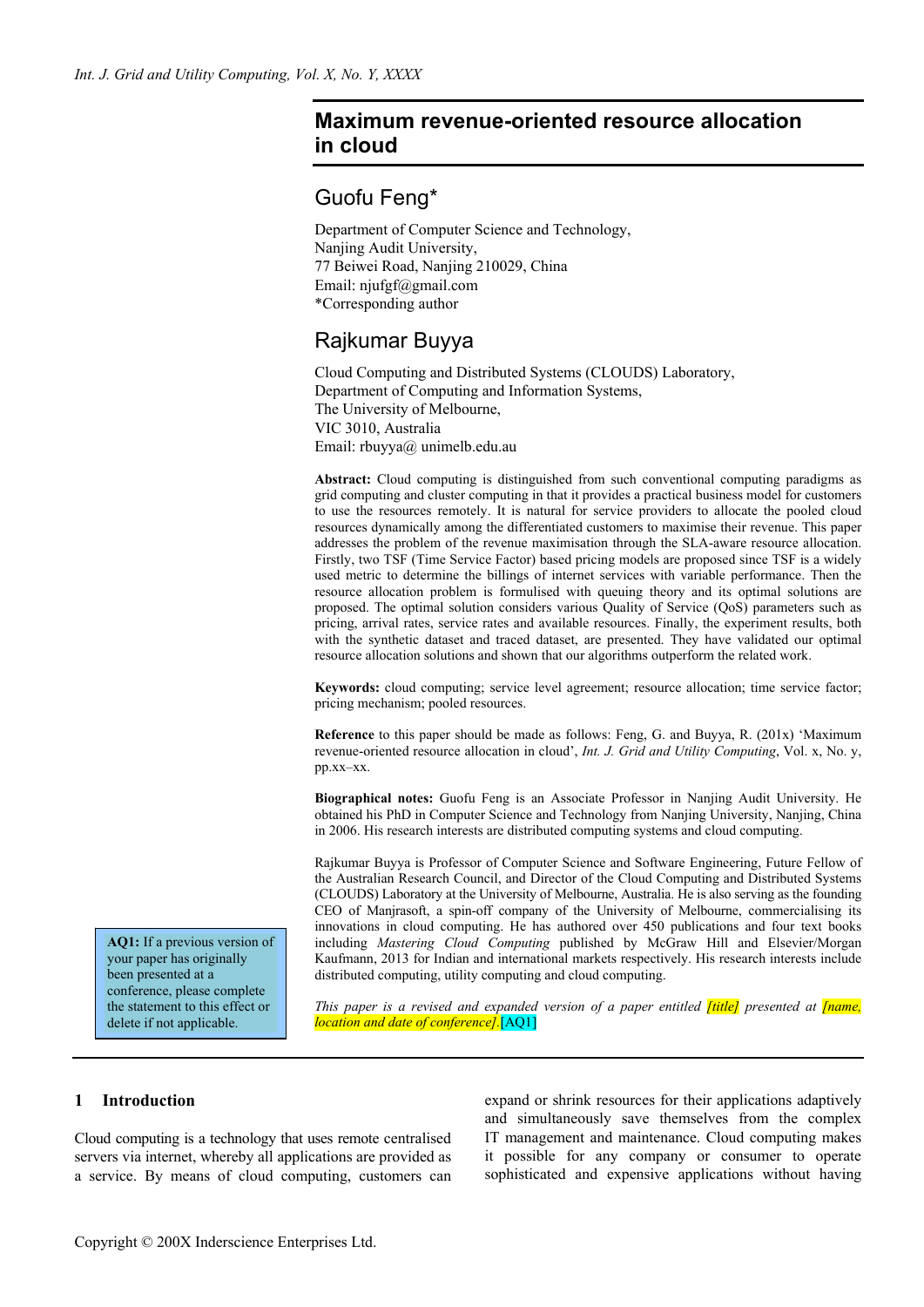to purchase, install and maintain the actual software and hardware.

From the perspective of service providers, cloud is a pool computing resources providing services for end-users. The goal of cloud providers is to lease various services and obtain the revenue. The business model is the key point to distinguish cloud computing from conventional distributed computing paradigms (Gong et al., 2010). Cloud services are delivered to customers in a 'prepaid' or 'pay-as-you-go' manner. The customers only rent the required resources or services and only pay for the consumed services.

This paper considers two scenarios: (1) some big multinational corporations rent the IT infrastructure and services from cloud as a virtual data centre for their branches all over the world; (2) a cloud provides electronic transaction services for some small electronic commerce companies.

Under both scenarios, Service Level Agreement (SLA) plays an indispensable role in facilitating the transactions between customers and service providers. Consumers indicate the required service level through Quality of Service (QoS) parameters, which are noted in SLAs established with providers. SLA usually specifies a common understanding about responsibilities, guarantees, warranties, performance levels in terms of availability, response time, etc. A pricing model, including the pricing mechanism and penalties in case of non-compliance of SLA, is also specifically defined in SLA. The cloud services are usually charged according to achieved performance level. For example, Amazon EC2 offers three types of compute services i.e., on-demand, spot and reserved, at different prices based on their service/performance levels.

We define a *service instance* as a combination of a customer and a certain type of rented service with binding SLA. The service instances certainly have different attributes such as arrival rate, execution time, performance requirement and pricing mechanism. Even for the same service instance, its arrival rate can vary with different distributions at different times.

To a service provider, the proper resource allocation among the service instances is of vital importance because the revenue can vary quite widely under different allocation strategies even with the same resources. Therefore, a fundamental problem faced by any cloud service provider is how to maximise their revenue by managing resource allocation and providing differentiated performance levels dynamically based on SLAs and measurable service attributes.

This paper focuses on how a Cloud data center maximises the SLA-based revenue by proper resource allocation and two optimal allocation algorithms are presented. The basic idea in this paper is to re-allocate the resources among different service instances adaptively based on the dynamically collected information. Our main contributions in this paper include:

1 We have proposed a Queuing Theory based mathematical model to formulate the resource allocation problem. The formulation models the application situations with

various parameters such as resource quantity, request arrival, service time and pricing model.

2 We have proposed two optimal pricing mechanism based resource allocation algorithms, by which cloud providers can maximise their revenue given a pricing model. The algorithms outperform related work under any situation as they are obtained from the theoretical analysis but not experience or inspiration.

The remainder of this paper is organised as follows. Section 2 presents some related work. Section 3 introduces two pricing models in terms of TSF (Time Service Factor). Section 4 formulates the problem of resource allocation and provides the exact answers to these two problems. In Section 5, we have carried out some simulations to verify our solutions. Finally, Section 6 concludes our paper.

## **2 Related work**

Cloud computing provides the practical business models to facilitate the trades between providers and customers, which distinguishes cloud computing from previous typical computing paradigms (Gong et al., 2010). Therefore, SLA plays an important role in that it provides mechanisms and tools for customers to express their requirements and constrains such as response time and price scheme. It is very natural but challenging for service providers to transform the service-oriented contract metrics into resource-oriented metrics and allocate the resources dynamically among the customers, thereby maximising the revenue. Buyya et al. (2009) argues that commercial offerings with clouds must be able to derive proper market-based resource management strategies and leverage VM (virtual machine) technology to assign resources dynamically.

There is an extensive literature on resource management techniques for commercial data centres. Utility is often used to evaluate resource allocation, especially when the objectives and criterion are multi-dimensional. Amato et al. (2013) proposed a touristic context-aware recommendation system by means of cloud computing infrastructure that allows to process big collections of data and numerous user accesses. Walsh et al. (2004) discussed a distributed architecture for dedicated data centre with dynamic virtual pool. However, it emphasised on the utility of resource usage rather than the utility of data centre. Buyya et al. (1997) proposed a QoS-aware resource allocation model Q-RAM to maximise the utility under multi-dimensional QoS constraints. Q-RAM was further enhanced with scalability and ability (Ghosh et al., 2003; Hansen et al., 2004). Householder et al. (2014a, 2014b) have proposed the oversubscription technology in cloud infrastructure to diminish the sum of unutilised resources.

Many works illustrated how to meet the QoS and SLA requirements by proper resource allocation. Daniel et al. (2001) and Mohammed and Daniel (2005) proposed an approach based on hill climbing techniques to cope with short-term fluctuations in the workload and guide the search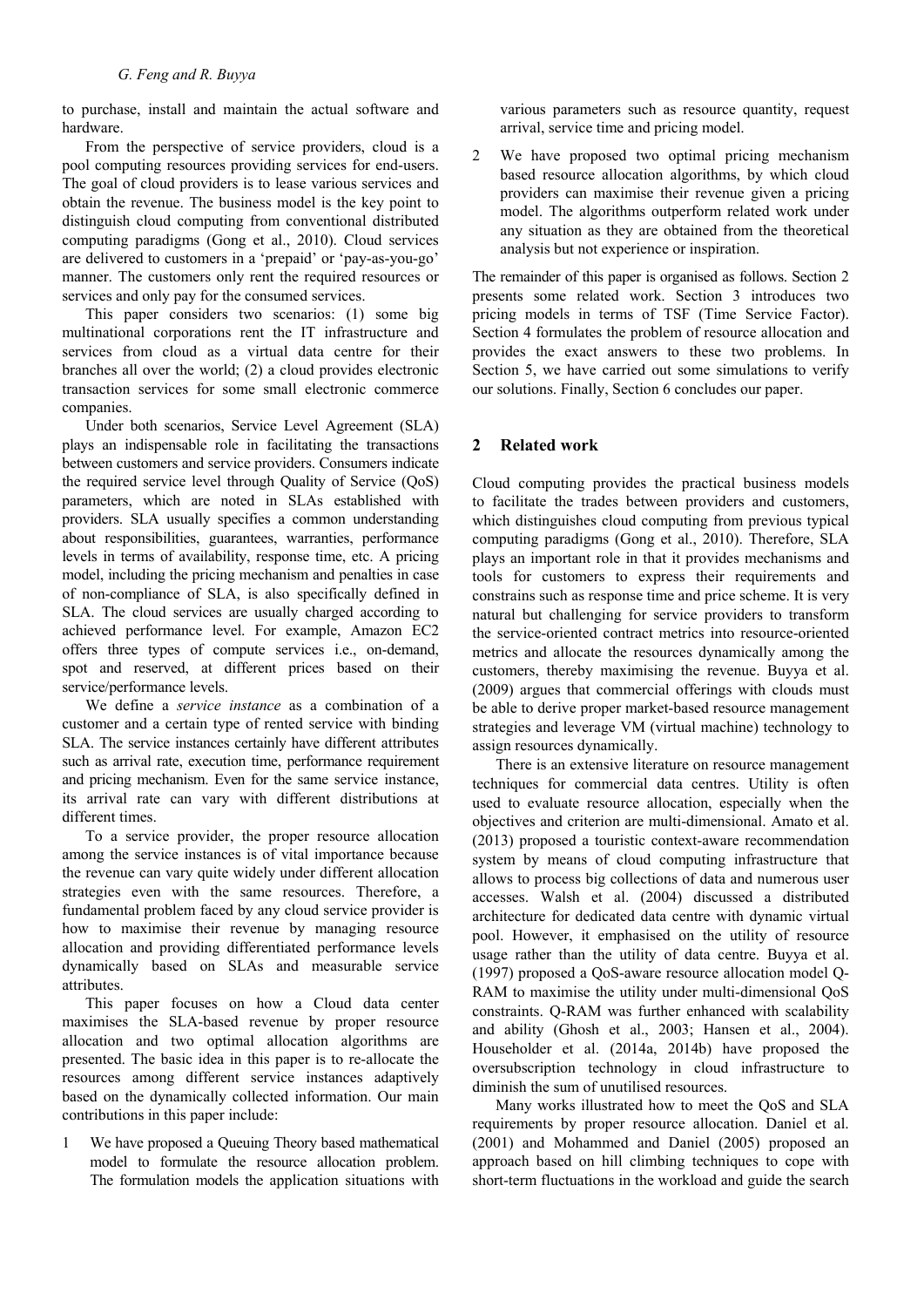for the best combination of configuration parameters of a multilayered architecture. Chandra et al. (2003) presented techniques for dynamic resource allocation in shared web servers. Levy et al. (2003) presented a prototype implementation with performance management, where cluster utility was used to encapsulate business value. The system dynamically allocates server resources, balances the load among multiple classes according to performance demand. Li et al. (2005) took the minimisation of resource consumption as the objective and proposed a strategy for autonomic computing to meet requirements in terms of response time and server utilisation. Kertesz et al. (2014) presented a self-manageable architecture for SLA-based service virtualisation that provides a way to ease interoperable service executions in a distributed and virtualised world of services. Garg et al. (2011) proposed a technique to maximise the utilisation of Cloud data centre with different SLA requirements, where utilisation is indicated by the number of used hosts for a given workload.

Moreover, many works considered the economic issues related to SLAs. Goudarzi et al. (2012) considered a resource allocation problem, which aimed to minimise the total energy cost of cloud system while meeting SLAs. Zhang and Ardagna (2004) proposed a resource allocation controller to maximise the provider's revenues associated with multi-class SLA, where the revenue depended on discrete QoS levels. Liu et al. (2001) proposed a theoretical model to maximise the revenue of a hosting platform subject to multi-class SLAs. Püschel et al. (2010) presented a framework that linked technical and economical aspects to the management of computational resources. It combined some technical methods such as dynamic pricing, different job priorities, and client classification into an economically enhanced resource management, which increases the revenue for the local resource sites. Villela et al. (2007) studied how a service provider should allocate the application tier of an e-commerce application subject to QoS constraints. Our work is different from them in that we adopt a continuous price function and provide the formal precise answer to the problems. Decentralised economic approaches are proposed in (Goiri et al., 2012; Bonvin et al., 2011) to utilise the resources dynamically to meet SLA performance and availability goals in a federated cloud.

There were several works sharing the similar scenarios with our work. Zhu et al. (2001) proposed an allocation strategy of server resources among customers to minimise the mean response time. However, this work did not consider the economic model, thereby the parameter of weight *q* in optimal solution lacks of the specific practical meaning. Goudarzi and Pedram (2011) and Wu et al. (2011) also addressed the problem of SLA-based resource allocation. However, they emphasised the situation where services have multi-dimensional resources such as memory, bandwidth and CPU. This paper masks the resource diversity. The work of Mazzucco (2009) is similar to ours. It provided two strategies for the resource allocation, Heuristic and Greedy. Greedy is optimal but it often costs an impractically long execution time

while the improved algorithm does not always work well. Heuristic is simple but our following work have displayed that its validity is affected much by the environment parameters.

### **3 Models**

Cloud computing should incorporate autonomic resource management according to the signed SLA that effectively satisfies service demands and obligations. In this paper, we contribute towards this aim of cloud computing and therefore, consider a similar scenario where a cloud provider offers various services to customers at different SLA levels. All services are hosted within a data centre using certain number of virtual infrastructure, which can grow and shrink. The objective is to find a proper allocation of servers among the service instances so that maximum revenue can be achieved given a charging/pricing model.

## *3.1 Mathematical model*

We assume there are all *N* servers in the cloud data centre. Service provider has signed long-term SLAs with *m* customers. Each customer is allocated with servers to provide services. We consider *ni* servers allocated to each service instance *i* as one super server. The capability of each super server is proportional to the server number. This assumption is reasonable especially for those computing tasks that can be divided into several pieces and dispatched to many servers to execute concurrently. For example, many dynamic web pages are composed of many parts that should be computed separately; or some tasks can be decomposed for parallel computing.

Table 1 Symbols and their meanings

| Symbol           | Meaning                                 |
|------------------|-----------------------------------------|
| λ                | Arrival rate                            |
| $\rho$           | Service intensity                       |
| N                | Number of all the servers               |
| R                | Demand of response time                 |
| r                | Variable of response time.              |
| b                | Base price of services                  |
| $\mu$            | Service rate per server                 |
| $\boldsymbol{m}$ | Number of service instances (customers) |
| $\mathcal{C}$    | Margin per unit resource.               |
| $\overline{A}$   | Demand of assurance factor              |
| $\mathfrak a$    | Variable of assurance factor            |
| B                | Revenue from a service provision        |

We assume that the requests from each service instance arrive at the system in a Poisson distribution with average arrival rate  $\lambda$  and the processing time by one server follow a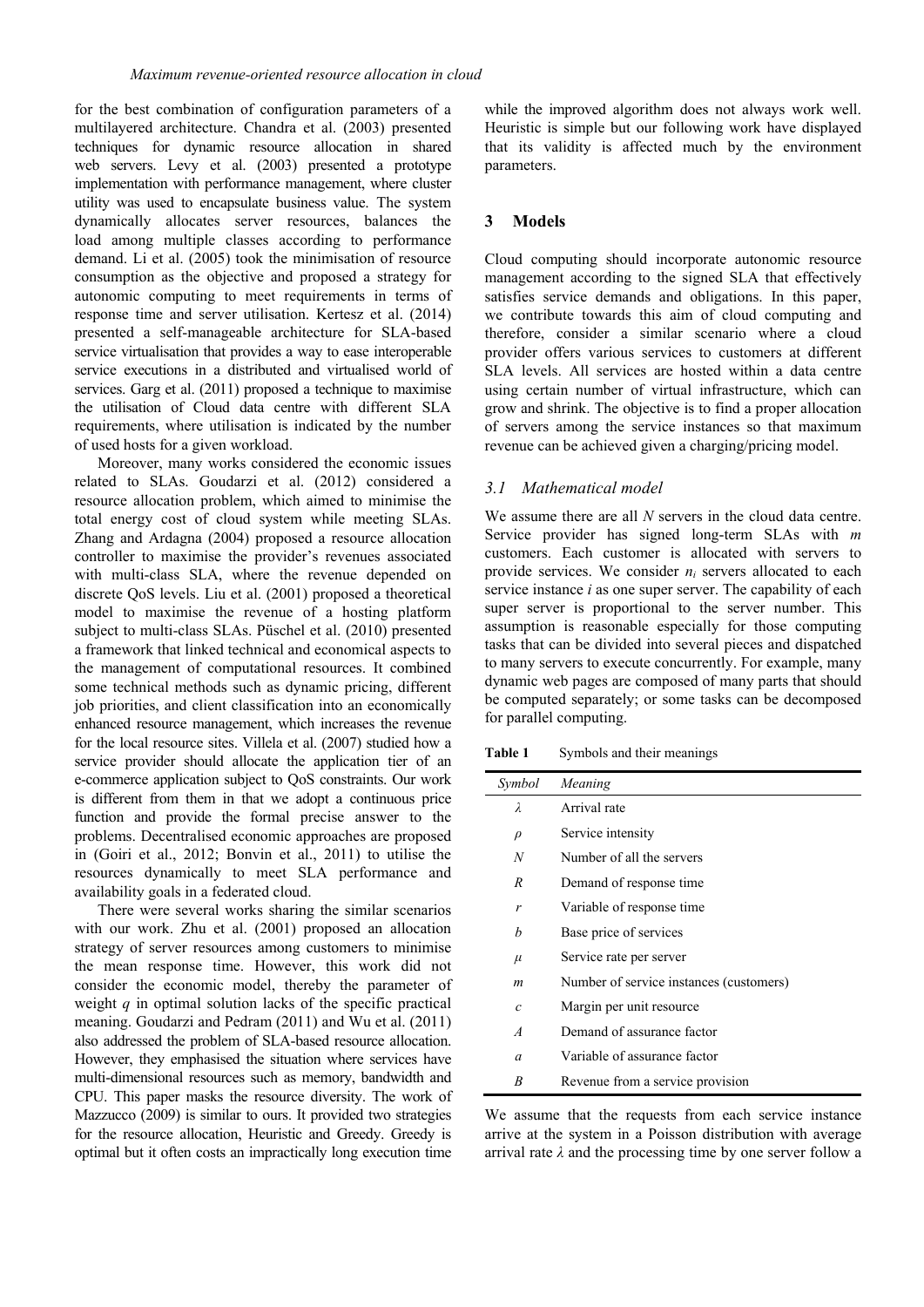### *G. Feng and R. Buyya*

negative exponential distribution with average service rate  $1/\mu$  ( $\mu$  is the number of processed requests per unit time). We also assume that it costs much for servers to shift their running environments. For example, it needs a long time to read the commercial data of a new customer into cache from the external memory. Therefore, each group of servers associated with one service instance can be modelled as a FIFO (First In First Out) *M/M/1* queue. Here we define service intensity  $\rho$  as the ratio of arrival rate to service throughput of one server,

$$
\rho = \lambda / \mu \tag{1}
$$

The symbols used in this paper are listed in Table 1.

#### *3.2 TSF (Time Service Factor) based pricing models*

## *3.2.1 Service performance metrics*

The cloud services are usually charged based on achieved performance. There are two often used metrics associated with response time, *MRT* (*Mean Response Time*) and *TSF* (*Time Service Factor*). MRT is a commonly used metric to express the service performance. However, it cannot reflect the reality when the response time varies over a large range. TSF is another metric to evaluate the service performance. It means the percentage of services answered within a definite timeframe, e.g., 80% in 20 seconds (Wikipedia, 2014). Time service factor is widely used because it can reflect the response time as well as response time distribution more precisely. We formulate TSF as a 2-tuple *<r, a>*, where *r* is response time and *a* means the percentage of services with the response time less than *r*. Symbol *a* also is referred as to *Assurance Factor*.

In this paper, we propose two user's demand based metrics, *ASF* (*Assurance Satisfaction Factor*) and *RSF* (*Response Satisfaction Factor*). Both ASF and RSF reflect the deviation of achieved performance to user's demand. We denote user's demand in terms of TSF by *<R, A>*. And then we define ASF of a service instance with a demand *<R, A>* in SLA as,

$$
f_A = \frac{a - A}{1 - A} \tag{2}
$$

where *a* is the actually achieved assurance factor with response time demand *R*, namely the ratio of services with response time less than  $R$ .  $f_A$  means the offset of actually achieved performance to user's demand. Expression (2) implies that the achieved performance meets user's demand when  $f_A$  is larger than or equal to zero.  $f_A$  is less than zero when the achieved performance fails to meet user's demand. Expression (2) also shows us that the same offset is more sensitive for those services having severe response time requirement.

We denote user's demand in terms of TSF by *<R, A>*, and define RSF of a service instance with demand *<R, A>* as,

$$
f_R = \frac{R - r}{R} \tag{3}
$$

where *r* is the achieved *A-*th response time. Expression (3) implies that the achieved performance meets user's demand when  $f_R$  is larger than or equal to zero.  $f_R$  is less than zero when the achieved performance fails to meet user's demand.

The percentile mechanism (e.g. the well-known 95th percentile) is a widely used mathematical calculation to determine billings for internet services that are provided as 'burstable' (variable rate) performance. To calculate *A-*th percentile response time of a service instance during a time slot, we

- record all the response time of all the services during a time slot of a service instance;
- sort all the records in an ascending order;
- select the *A-*th record from the ordered sequence.

## *3.2.2 Pricing models*

In this paper, we propose two demand-driven pricing models in terms of ASF and RSF respectively. We partition the provision time of a service instance into slots with fixed length. If *<R*, *A>* denotes the proposed demand by customer, we can obtain the service performance in terms of ASF and RSF. If the achieved performance meets users' demands, the services are charged with the base price. If the actual performance fails to meet the demand, the service provider will be penalised at the basis of base price. Base price *b* is determined by the attributes of service instances. The algorithm to obtain *b* is presented in Subsection 3.2.3.

Here we define two pricing models in terms of ASF and RSF,

$$
B = \begin{cases} b, f_A \ge 0 \\ b + bf_A, f_A < 0 \end{cases}
$$
 (4)

Or,

$$
B = \begin{cases} b, f_R \ge 0 \\ b + bf_R, f_R < 0 \end{cases}
$$
 (5)

where price *B* of a service provision is a linear function of  $f_A$ and  $f_R$  respectively.

Both pricing models are also illustrated using Figure 1. We denote these two pricing models by *ASF* and *RSF* in the following.

## *3.2.3 Base price*

According to the conclusions on Queuing Theory of *M/M/1* model, the cumulative distribution function of sojourn time is (Thomas, 2000),

$$
w(t) = 1 - e^{(\lambda - \mu)t} \tag{6}
$$

We assume that a service instance with demand *<R, A>*is assigned *n* servers. To substitute *<R*, *A>* into Expression (6),

$$
A = 1 - e^{(\lambda - n\mu)R} \tag{7}
$$

$$
n = \rho - \frac{\ln(1 - A)}{\mu R} \tag{8}
$$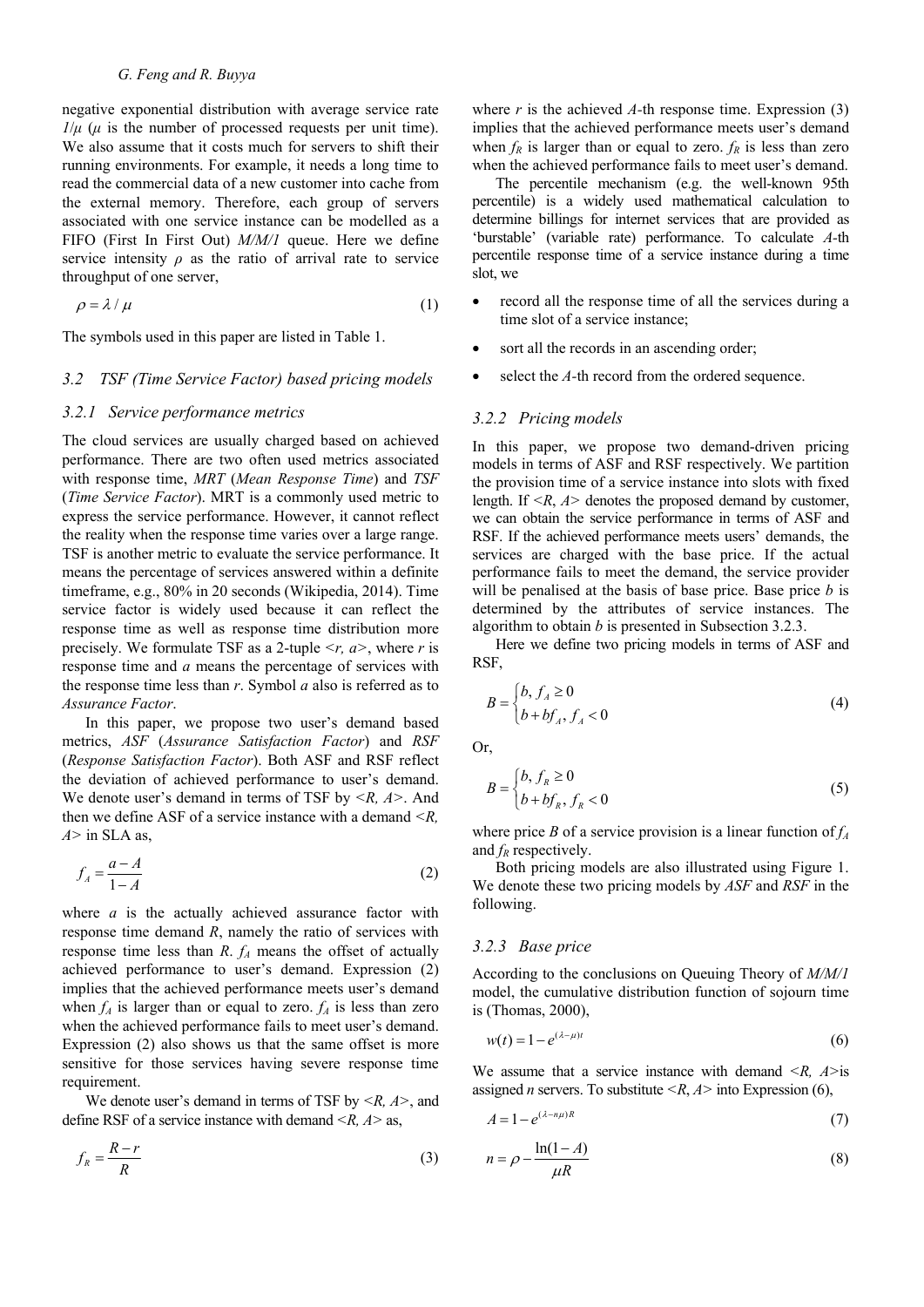Expression (8) implies that *n* servers are required to guarantee the customer's performance demand *<R*, *A>*. If we assume *c* is the expected margin revenue per unit resources, then *b* is the expected revenue from *n* servers,

$$
b = cn = c \left( \rho - \frac{\ln(1 - A)}{\mu R} \right) \tag{9}
$$

Arrival rate may vary dynamically. We can adopt the statistical mean arrival rate by sampling.

#### Figure 1 Pricing models in terms of time service factor



(b) Pricing model RSF

## **4 Optimal resources allocation in theory**

## *4.1 ASF based optimal allocation*

We assume that the service instance  $i$  is assigned  $n_i$  servers and its performance demand is  $\langle A_i, R_i \rangle$ . The assurance factor  $a_i$  actually is the probability that the response time of a service request is less than or equal to  $R_i$ . According to (6), the assurance factor *ai* will be,

$$
a_i = 1 - e^{(\lambda_i - n_i \mu_i) R_i}
$$
 (10)

By substituting (10) into (2), the performance of service instance *i* in terms of metric ASF is,

$$
f_A^i = \frac{1 - e^{(\lambda_i - n_i \mu_i)R_i} - A_i}{1 - A_i} \tag{11}
$$

According to the price model (4), a service provision of service instance *i* brings the mean revenue is,

$$
g_i = b_i \left( 1 + f_A^i \right) = b_i \left( 1 + \frac{1 - e^{(\lambda_i - n_i \mu_i) R_i} - A_i}{1 - A_i} \right)
$$
(12)

Then the overall revenue from service instance *i* per unit time is,

$$
G_i = \lambda_i b_i \left( 1 + \frac{1 - e^{(\lambda_i - n_i \mu_i) R_i} - A_i}{1 - A_i} \right)
$$
 (13)

Thus, our optimisation problem can be formulated as,

$$
Max \sum_{i=1}^{m} \lambda_i b_i \left( 1 + \frac{1 - e^{(\lambda_i - n_i \mu_i) R_i} - A_i}{1 - A_i} \right)
$$
  
s.t. 
$$
\sum_{i=1}^{m} n_i = N
$$
 (14)

Constructing Lagrange composite function,

$$
L(n_i) = \sum_{i=1}^{m} \lambda_i b_i \left( 1 + \frac{1 - e^{(\lambda_i - n_i \mu_i)R_i} - A_i}{1 - A_i} \right) + \overline{\lambda} \left( N - \sum_{i=1}^{m} n_i \right)
$$
(15)

where  $\overline{\lambda}$  is Lagrange multiplier. Letting  $dL / dn_i = 0$ ,  $i = 0, 1, 2...m$ ,

$$
\frac{\lambda_i b_i \mu_i R_i e^{(\lambda_i - n_i \mu_i) R_i}}{1 - A_i} - \overline{\lambda} = 0
$$
\n(16)

$$
n_i = \rho_i - \ln\left(\frac{\overline{\lambda}(1 - A_i)}{\lambda_i b_i \mu_i R_i}\right) / \mu_i R_i
$$
 (17)

Substituting (17) into the constrain condition in (14),

$$
N = \sum_{j=1}^{m} \rho_j + \sum_{j=1}^{m} \ln \left( \frac{\lambda_j b_j \mu_j R_j}{1 - A_j} \right) / \mu_j R_j - \ln \overline{\lambda} \sum_{j=1}^{m} \frac{1}{\mu_j R_j}
$$
(18)

$$
\ln \overline{\lambda} = \frac{\sum_{j=1}^{m} \ln \left( \frac{\lambda_{j} b_{j} \mu_{j} R_{j}}{1 - A_{j}} \right) / \mu_{j} R_{j} + \sum_{j=1}^{m} \rho_{j} - N}{\sum_{j=1}^{m} \frac{1}{\mu_{j} R_{j}}}
$$
(19)

Substituting (19) into (17), we can obtain the results,

$$
n_i = \rho_i + \ln\left(\frac{\lambda_i b_i \mu_i R_i}{(1 - A_i)}\right) / \mu_i R_i
$$

$$
-\frac{\sum_{j=1}^m \ln\left(\frac{\lambda_j b_j \mu_j R_j}{1 - A_j}\right) / \mu_j R_j + \sum_{j=1}^m \rho_j - N}{\mu_i R_i \sum_{j=1}^m \frac{1}{\mu_j R_j}}
$$
(20)

It is assumed that arrival rate of requests of each service instance can be modelled by Expression (6). However, (6) is valid only when the arrival rate of each service instance is less than service processing rate. Otherwise, the response time of a queue with FIFO does not converge and the response time always increases as time elapses. Therefore, our conclusion of (20) holds only if arrival rate is less than service processing rate,

$$
\lambda_i < n_i \mu_i \tag{21}
$$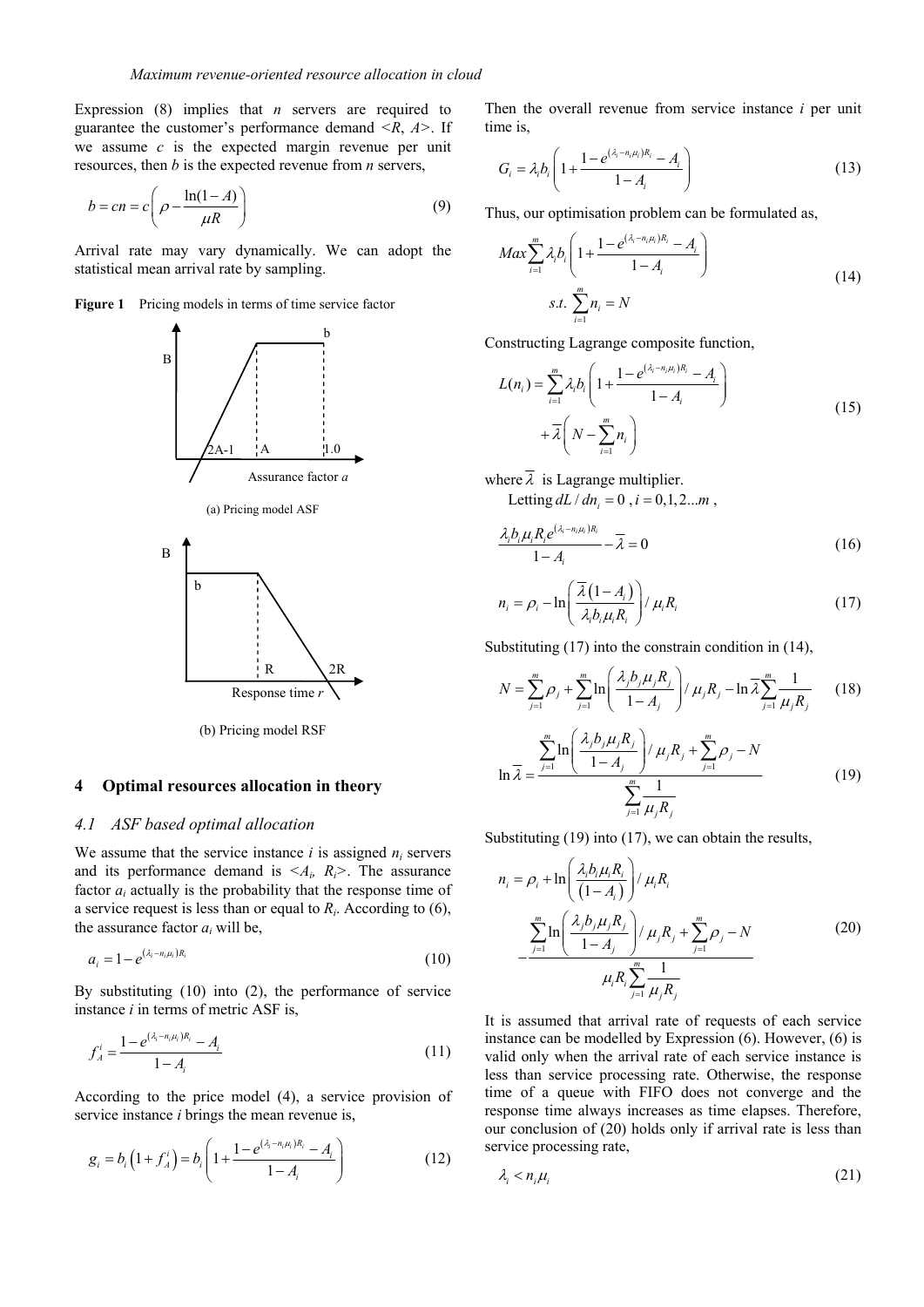## *G. Feng and R. Buyya*

$$
n_i > \rho_i \tag{22}
$$

Figure  $1(a)$  also shows us that the revenue stops to rise any more once  $a_i$  equals to  $A_i$ . Thus, there is no use any more to increase the resources for service instance *i* once the response demand is met. According to (8),

$$
n_i \le \rho_i - \frac{\ln(1 - A_i)}{\mu_i R_i} \tag{23}
$$

Therefore, Expression (22) is the lower resource bound and (23) is the upper threshold for instance *i*.

#### *4.2 Optimal allocation based on RSF*

We assume that the service instance  $i$  is assigned  $n_i$  servers and its performance demand is  $\langle A_i, R_i \rangle$ . We also assume that the  $A_i$ -th response time of service instance *i* is  $r_i$ .

Then according to (6), Expression (24) holds,

$$
A_i = 1 - e^{(\lambda_i - n_i \mu_i)r_i}
$$
\n(24)

Then the *Ai-*th restime of service instance *i* is,

 $\mathcal{L}_{\mathcal{L}}$ 

$$
r_i = \frac{\ln\left(1 - A_i\right)}{\lambda_i - n_i \mu_i} \tag{25}
$$

By substituting (25) into (5), the performance of service instance *i* will be,

$$
f'_R = 1 - \frac{\ln\left(1 - A_i\right)}{R_i \left(\lambda_i - n_i \mu_i\right)}\tag{26}
$$

According to the pricing model (5), a service provision of service instance *i* brings the mean revenue is,

$$
g_{i} = b_{i} \left( 1 + f_{R}^{i} \right) = b_{i} \left( 2 - \frac{\ln(1 - A_{i})}{R_{i} \left( \lambda_{i} - n_{i} \mu_{i} \right)} \right)
$$
(27)

Then the overall revenue from service instance *i* per unit time is,

$$
G_i = \lambda_i b_i \left( 2 - \frac{\ln(1 - A_i)}{R_i \left( \lambda_i - n_i \mu_i \right)} \right)
$$
 (28)

Thus, our optimisation problem can be formulated as,

$$
Max \sum_{i=1}^{m} \lambda_i b_i \left( 2 - \frac{\ln(1 - A_i)}{R_i \left( \lambda_i - n_i \mu_i \right)} \right)
$$
  
s.t. 
$$
\sum_{i=1}^{m} n_i = N
$$
 (29)

Constructing Lagrange composite function,

$$
L(n_i) = \sum_{i=1}^{m} \lambda_i b_i \left( 2 - \frac{\ln(1 - A_i)}{R_i (\lambda_i - n_i \mu_i)} \right)
$$
  
+ 
$$
\overline{\lambda} \left( \sum_{i=1}^{m} n_i - N \right)
$$
 (30)

where  $\overline{\lambda}$  also is Lagrange multiplier.

Letting  $dL / dn_i = 0$ ,  $i = 0, 1, 2...m$ ,

$$
\frac{\lambda_i b_i \mu_i \ln(1 - A_i)}{R_i (\lambda_i - n_i \mu_i)^2} - \overline{\lambda} = 0
$$
\n(31)

$$
n_i = \rho_i - \sqrt{\frac{-1}{\bar{\lambda}}} \sqrt{\frac{-\lambda_i b_i \ln(1 - A_i)}{\mu_i R_i}}
$$
(32)

Substituting (32) into the constrain condition in (29),

$$
N = \sum_{j=1}^{m} \rho_j - \sqrt{\frac{-1}{\lambda}} \sum_{j=1}^{m} \sqrt{\frac{-\lambda_j b_j \ln(1 - A_j)}{\mu_j R_j}}
$$
(33)

$$
\sqrt{\frac{-1}{\lambda}} = \frac{\sum_{j=1}^{n} \rho_j - N}{\sum_{j=1}^{m} \sqrt{\frac{-\lambda_j b_j \ln(1 - A_j)}{\mu_j R_j}}}
$$
(34)

Substituting (34) into (32), we can obtain the results,

$$
n_{i} = \rho_{i} - \frac{\sum_{j=1}^{m} \rho_{j} - N}{\sum_{j=1}^{m} \sqrt{\frac{-\lambda_{j} b_{j} \ln(1 - A_{j})}{\mu_{j} R_{j}}}} \sqrt{\frac{-\lambda_{i} b_{i} \ln(1 - A_{i})}{\mu_{i} R_{i}}} \qquad (35)
$$

Owing to the same reason as previous subsection, Expression (22) also is the lower resource bound and (23) is the upper threshold for service instance *i*.

#### **5 Performance evaluations**

*m*

In this section, we present our experimental results on the efficiency of our algorithms for optimising the resource provisioning technique in the cloud environment. We provide two types experiments in the following, whose requests come from synthetic dataset and traced dataset respectively.

The experiments presented in this section are obtained from our simulator, which is developed with C language. The simulator is implemented with a time-driven model. Simulation clock increases at a constant rate of one millisecond. After each millisecond, we check and handle those events happen at the current time point. The events mainly include four types: request arrival, request departure, resource reallocation, and output the experiment results.

We use revenue from services as our main metric to evaluate the strategies. In the evaluation we use the strategy of Heuristic, a resource allocation algorithm proposed by Michele in his thesis (Mazzucco, 2009), as our target to compare with, because this work is the most similar to ours among all the related works.

In the following, we use ASF, RSF, and Heuristic to denote our optimal allocation in terms of ASF, our optimal allocation in terms of RSF, and the heuristic allocation algorithm proposed by Michele respectively. The related parameters and their default values are listed in Table 2.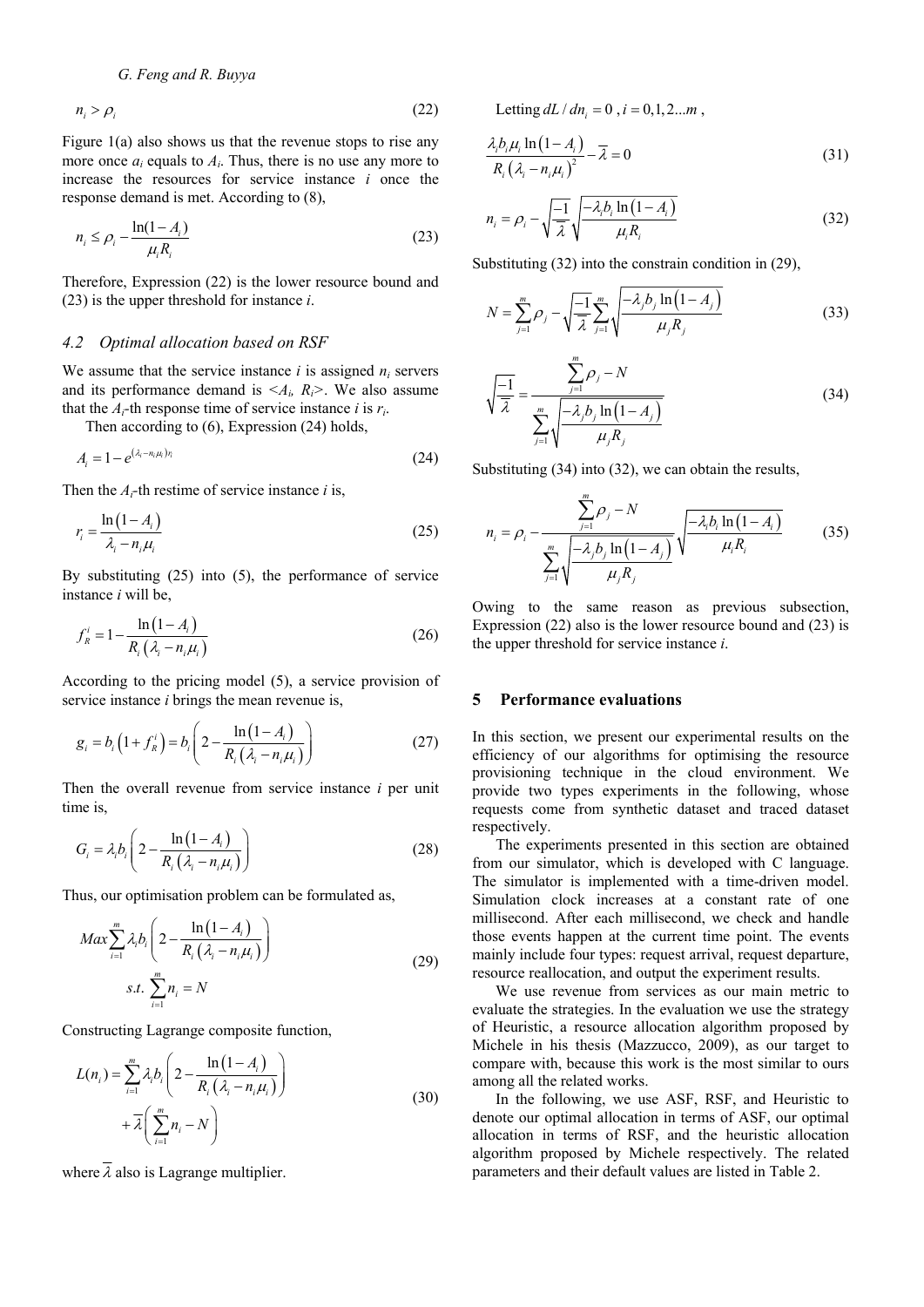| Parameter                        | Default values         |
|----------------------------------|------------------------|
| Arrival Distribution of Requests | Poisson                |
| Service Time Distribution        | Negative Exponential   |
| Arrival Rate $\lambda$           | Random (1050)/minute   |
| Service Rate $\mu$               | Random $(515)$ /minute |
| Assurance factor demand          | Random (0.70.98)       |
| Response demand                  | Random $(310)$ second  |
| Number of Types $m$              | 20                     |
| Margin $c$                       | 1\$                    |

**Table 2** Parameters and their default values in experiments

## *5.1 Simulations with synthetic data*

Figures 2 and 3 show the comparison of revenue with different pricing mechanisms and server resources between ASF, RSF, and Heuristic. The time slot is set an hour in the simulations. We calculate and output the revenue outcomes when the time slot expires.





**Figure 3** Revenue under RSF pricing model versus server number (see online version for colours)



Figures 2 and 3 show us that both resource allocation strategies ASF and RSF outperform Heuristic. This is

because that ASF and RSF are the results of our theoretical analysis. The simulations partially support that our conclusions are correct. The revenue of Heuristic is 75.5% and 16.2% lower than ASF when the number of servers is 70 and 80. The revenue of RSF is 53.4% higher than Heuristic when the number of servers is 70. The curves of Heuristic are close to ASF and RSF with the increasing of servers. The values are not notable any more when the number of servers gets to 90. This is because that most service instances are assigned the same resources with the upper threshold when the cloud data centre has sufficient server resources for all the service instances.

Figures 2 and 3 show us that the superiority of ASF and RSF is more remarkable when the resource is relatively rare. Therefore, ASF and RSF are valuable to improve the revenue through proper allocation especially when the resource is rare or the service instances are numerous.

## *5.2 Simulations with traced data*

We use the traced data to simulate the requests and allocate the resources adaptively according to probed parameters. The traced data come from (Internet Traffic, 2011). All the data are records of HTTP requests to WWW servers. We intercept consecutive request records of 8 hours from the traces to simulate the arrival of service instances. The detailed information is shown in Table 3 and Figure 4.

We partition the time into slots, each with a length of 5 minutes. During the execution, we count the number of arrived requests at each time slot. Then we predict the average arrival rate of next slot according to the records of previous and current slot. The predicting algorithm is formulated as,

$$
\lambda_{post} = \lambda + (\lambda - \lambda_{pre})
$$
\n(36)

where  $\lambda_{post}$  denotes the arrival rate of next slot,  $\lambda_{pre}$  and  $\lambda$ mean the measured arrival rate of previous slot and current slot respectively.

**Table 3** Metadata about traces

| #              | Source           | Date          | Time            | $\# Records$ |
|----------------|------------------|---------------|-----------------|--------------|
| 1              | <b>EPA-HTTP</b>  | 30 Aug. 1995  | $09:00 - 17:00$ | 31,385       |
| $\mathfrak{D}$ | <b>EPA-HTTP</b>  | 30 Aug. 1995  | $16:00 - 24:00$ | 14,714       |
| 3              | <b>SDSC-HTTP</b> | 22 Aug. 1995  | $09:00 - 17:00$ | 15,479       |
| 4              | <b>SDSC-HTTP</b> | 22 Aug. 1995  | $16:00 - 24:00$ | 7178         |
| 5              | <b>NASA-HTTP</b> | 01 Jul. 1995  | $00:00 - 08:00$ | 16,481       |
| 6              | <b>NASA-HTTP</b> | $01$ Jul 1995 | $09:00 - 17:00$ | 24,021       |
| 7              | <b>NASA-HTTP</b> | 01 Jul. 1995  | $16:00 - 24:00$ | 25,476       |
| 8              | <b>NASA-HTTP</b> | 25 Jul. 1995  | $00:00-08:00$   | 9360         |
| 9              | <b>NASA-HTTP</b> | 25 Jul. 1995  | $09:00 - 17:00$ | 34,965       |
| 10             | <b>NASA-HTTP</b> | 25 Jul. 1995  | $16:00 - 24:00$ | 20,652       |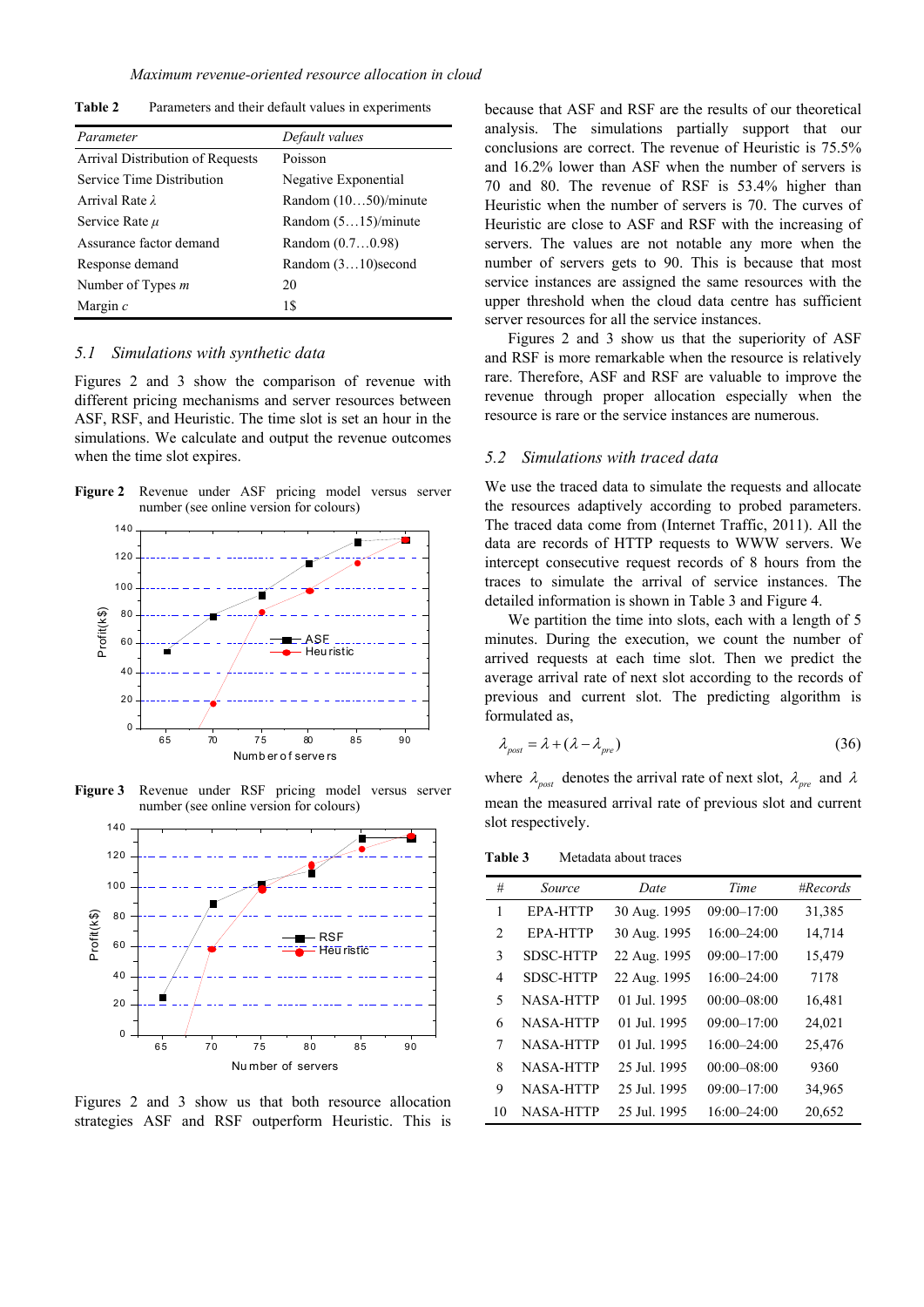

Figure 4 Evolution of total arrival requests over time (see online version for colours)

The servers are partitioned into ten groups for every service instance, each group with a FIFO (First In First Out) waiting queue. At the end of each time slot, the system re-allocates the resources among all the service instances according to the predicted arrival rate in next time slot. The specific parameters are listed in Table 4.

**Table 4** Parameters and their default values

| Parameter                       | Default values        |
|---------------------------------|-----------------------|
| Service Time Distribution       | Negative Exponential  |
| Service Rate $\mu$              | Random $(515)$        |
| Number of service instances $m$ | 10                    |
| Assurance factor demand         | Random $(0.70.98)$    |
| Response demand                 | Random $(310)$ second |
| Number of Servers N             | 90                    |

Figures 5 and 6 are the ASF and RSF pricing mechanisms based revenue every 5 minutes. Ninety servers are deployed in the simulations. It can be seen that both ASF and RSF outperform Heuristic. The average revenue every 5 minutes (excluding the first 30 minutes) of ASF and Heuristic is 8.2k\$ and 1.6k\$ respectively. The former is four times higher than the latter. The average revenue every 5 minutes (excluding the first 30 minutes) under RSF pricing mechanism of RSF and Heuristic is 8.7k\$ and 6.6\$. The former is 32% higher than the latter. Figures 2 and 3 also show us that ASF and RSF are more significant if the available computing resources are relatively rare in the simulations.

Simultaneously, both figures show us that the revenue of ASF and RSF during the 47th time slot decreases sharply, even lower than Heuristic. We believe that it results from the extreme volatility of arrival rate. As displayed in Figure 4, the arrival rate decreases sharply from 42nd to the 45th time slot; while it rises quickly after the 46th time slot. Thereby, the prediction of arrival rate by Expression (36) is not correct, which misleads the resource allocation. What's

more, because the algorithms of ASF and RSF are accurate and heuristic is not, the effect of ASF and RSF depends on the arrival rate prediction more sensitively. A more refined predicting algorithm of arrival rate improves the quality of ASF and RSF much.

**Figure 5** Evolution of revenue over time under ASF pricing model (see online version for colours)



**Figure 6** Evolution of revenue over time under RSF pricing model (see online version for colours)



## **6 Conclusions**

Cloud computing has changed the way how applications are delivered to customers. In this new computing paradigm, service level agreements play an important role to facilitate the collaboration between end-users and service providers. This paper addresses how to maximise providers' revenue under the pricing models in terms of TSF (Time Service Factor) in SLAs. This paper has formulated the optimisation problem and given the optimal results by the Method of Lagrange Multiplier. Our simulations have also validated the conclusions. The experimental results have shown that the proposed algorithms in this paper always outperform related work. The proposed algorithms are of higher significance especially when the Cloud is faced with computing resource shortage.

Pricing model is the foundation of our work. A nice price model plays an important part not only in theory but also in practice. We will further these problems in the future work.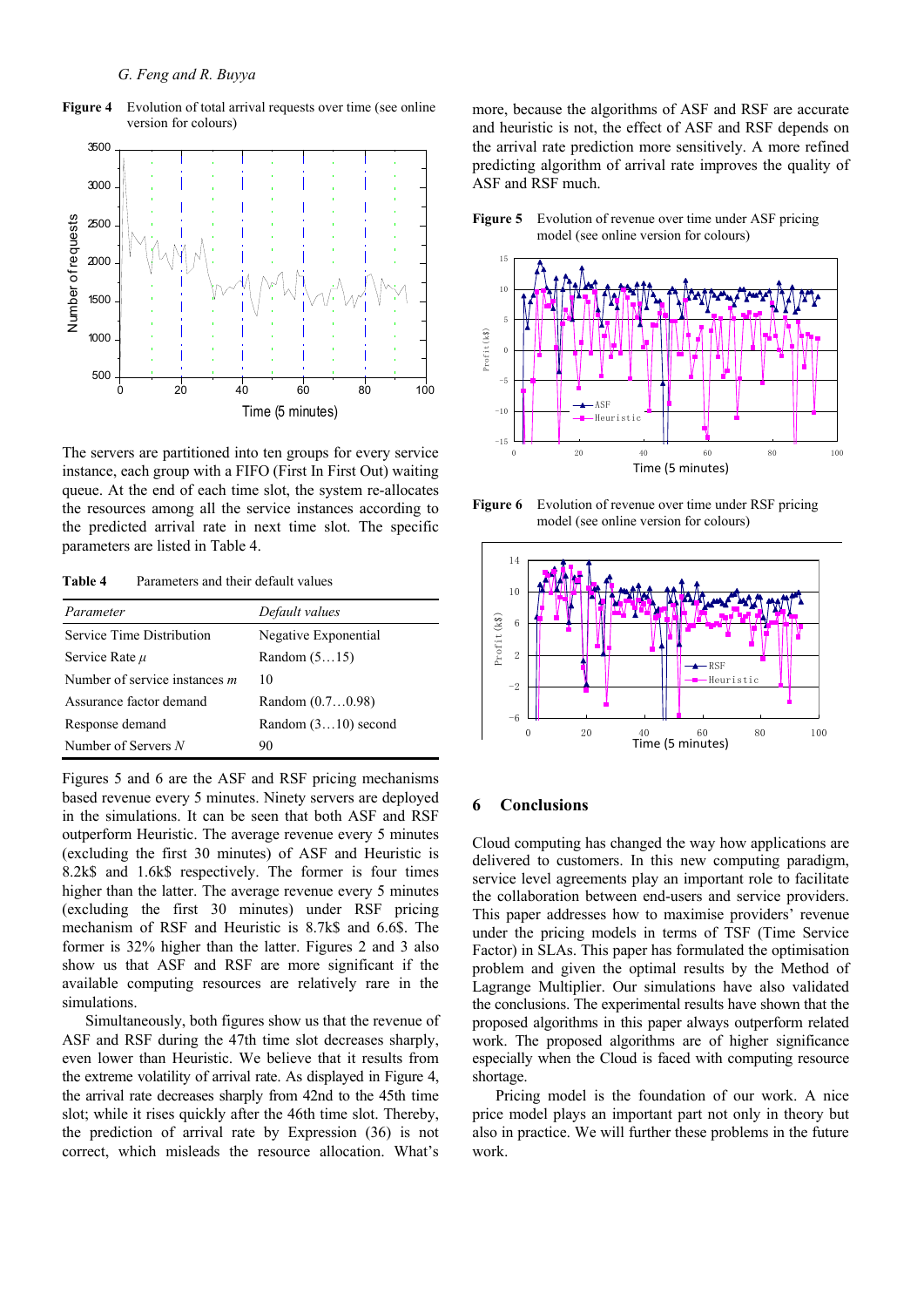## **Acknowledgements**

This work was supported by the National Natural Science Foundation of China (Grant No. 61073028), Qing Lan Project and PAPD Program of Jiangsu Province. We thank Saurabh Garg for his guidance on improving the quality of this paper. The first author would like to thank Jiangsu Provincial Government and the CLOUD Laboratory for supporting and hosting his visit to the University of Melbourne, Australia.

## **References**

- Amato, F., Moscato, V., Mazzeo, A. and Picariello, S. (2013) 'Exploiting cloud technologies and context information for recommending touristic paths', *IDC 2013: Proceedings of International Distributed Computing*, Prague, Czech Republic, pp.281–287.
- Bonvin, N., Papaioannou, T.G. and Aberer, K. (2011) 'Autonomic SLA-driven provisioning for cloud applications', *CCGRID 2011: Proceedings of the 11th International Symposium on Cluster, Cloud and Grid Computing*, Newport Beach, CA, USA, pp.434–443.
- Buyya, R., Lee, C., Lehoczky, J. and Siewiorek, D. (1997) 'A resource allocation model for QoS management', *RTSS 1997: Proceedings of 18th IEEE Real-Time Systems Symposium*, San Francisco, California, USA, pp.298–307.
- Buyya, R., Yeo, C.S., Venugopal, S., Broberg, J. and Brandic, I. (2009) 'Cloud computing and emerging IT platforms: vision, hype, and reality for delivering computing as the fifth utility', *Future Generation Computer Systems*, Vol. 25, No. 6, pp.599–616.
- Chandra, A., Gong, W. and Shenoy, P. (2003) 'Dynamic resource allocation for shared data centers using online measurements', *IWQoS: Proceedings of 11th IEEE/ACM International Workshop on Quality of Service*, Berkeley, CA, USA, pp.381–400.
- Daniel, A.M., Daniel, B. and Ronald, D. (2001) 'Preserving QoS of e-commerce sites through self-tuning: a performance model approach', *ACM EC 2001: Proceedings of 3rd ACM Conference on Electronic Commerce*, Tampa, Florida, USA, pp.224–234.
- Garg, S., Srinivasa K. and Buyya, R. (2011) 'SLA-based resource provisioning for heterogeneous workloads in a virtualized cloud datacenter', in Xiang, Y., Cuzzocrea, A., Hobbs, M. and Zhou, W. (Eds): *Algorithms and Architectures for Parallel Computing*, Springer-Verlag Berlin, Heidelberg, Germany, pp.371–384.
- Ghosh, S., Rajkumar, R., Hansen, J. and Lehoczky, J. (2003) 'Scalable resource allocation for multi-processor QoS optimization', *ICDCS 2003: Proceedings of 23rd International Conference on Distributed Computing and Systems*, Columbus, Ohio, USA, pp.174–183.
- Goiri, I., Guitart, J. and Torres, J. (2012) 'Economic model of a cloud provider operating in a federated cloud', *Information Systems Frontiers*, Vol. 14, No. 4, pp.827–843.
- Gong, C., Liu, J., Zhang Q., Chen, H. and Gong, Z. (2010) 'The characteristics of cloud computing', *ICPPW 2010: Proceedings of 39th International Conference on Parallel Processing Workshops*, Pittsburgh, PA, USA, pp.275–279.
- Goudarzi, H. and Pedram, M. (2011) 'Multi-dimensional SLAbased resource allocation for multi-tier cloud computing systems', *IEEE CLOUD 2011: Proceedings of the 4th International Conference on Cloud Computing*, Washington DC, USA, pp.324–331.
- Goudarzi, H., Ghasemazar, M. and Perdram, M. (2012) 'SLAbased optimization of power and migration cost in cloud computing', *CCGRID 2012: Proceedings of the 12th International Symposium on Cluster, Cloud and Grid Computing*, Ottawa, Ontario, Canada, pp.172–179.
- Hansen, J.P., Ghosh, S., Rajkumar, R. and Lehoczky, J. (2004) 'Resource management of highly configurable tasks', *IPDPS 2004: Proceedings of 18th International Parallel and Distributed Processing Symposium*, Santa Fe, New Mexico, USA, p.116a.
- Householder, R., Arnold, S. and Green, R. (2014a) 'On cloudbased oversubscription', *International Journal of Engineering Trends and Technology*, Vol. 8, No. 8, pp.425–431.
- Householder, R., Arnold, S. and Green, R. (2014b) 'Simulating the effects of cloud-based oversubscription on data center revenues and performance in single and multi-class service levels', *CLOUD 2014: Proceedings of the 7th IEEE International Conference on Cloud Computing*, Anchorage, Alaska, USA.
- Internet Traffic Archive (2011) Available online at: http://ita.ee.lbl.gov/html/traces.html (accessed on 23 August 2011).
- Kertesz, A., Kecskemeti, G. and Brandic, I. (2014) 'An interoperable and self-adaptive approach for SLA-based service virtualization in heterogeneous cloud environments', *Future Generation Computer Systems*, Vol. 32, No. 1, pp.54–68.
- Levy, R., Nagarajarao, J., Pacifici, G., Spreitzer, M., Tantawi, A. and Youssef, A. (2003) 'Performance management for cluster based web services', *IM 2003: Proceedings of IEEE 8th International Symposium on Integrated Network Management*, Colorado Springs, CO, USA, pp.247–261.
- Li, Y., Sun, K., Qiu, J. and Chen, Y. (2005) 'Self-reconfiguration of service-based systems: a case study for service level agreements and resource optimization', *ICWS 2005: Proceedings of IEEE International Conference on Web Services*, Orlando, Florida, USA, pp.266–273.
- Liu, Z., Squillante, M.S. and Wolf, J.L. (2001) 'On maximizing service-level-agreement profits', *ACM EC 2001: Proceedings of the 3rd ACM Conference on Electronic Commerce*, Tampa, Florida, USA, pp.213–223.
- Mazzucco, M. (2009) *Revenue Maximization Problems in Commercial Data Centers*, Unpublished PhD Thesis, University of Newcastle, Newcastle, UK.
- Mohammed, N.B. and Daniel, M. (2005) 'Resource allocation for autonomic data centers using analytic performance models', *ICAC 2005: Proceedings of the Second International Conference on Autonomic Computing*, Seattle, WA, USA, pp.229–240.
- Püschel, T., Borissov, N., Neumann, D., Macías, M., Guitart, J. and Torres, J. (2010) 'Extended resource management using client classification and economic enhancements', in Neumann, D., Baker, M., Altmann, J. and Rana, A. (Eds): *Economic Models and Algorithms for Distributed Systems*, Birkhäuser Basel, Basel, Switzerland, pp.129–141.